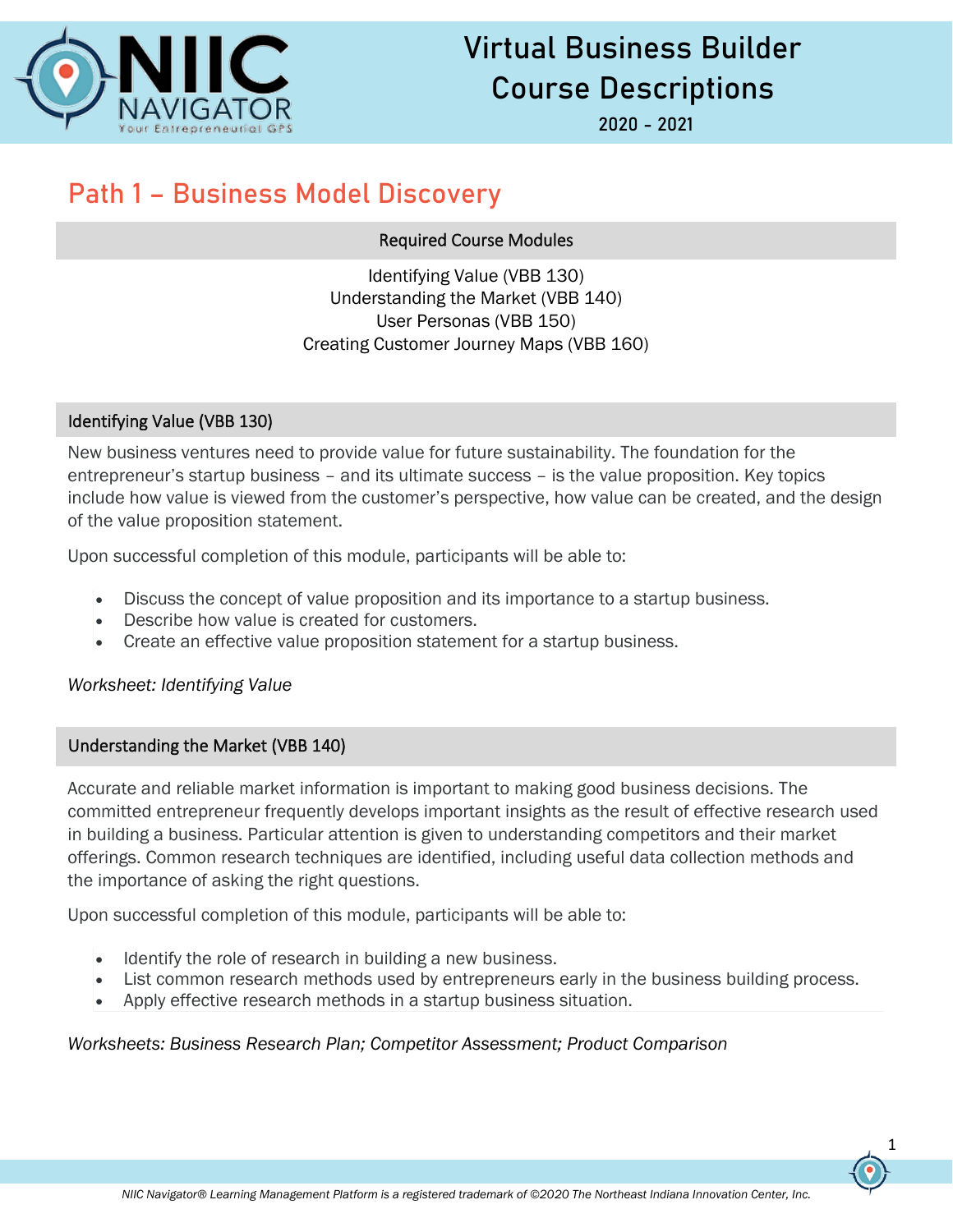#### User Personas (VBB 150)

User personas are developed to represent one or more market segments that are of specific interest to startup ventures and their entrepreneurs. The processes involved in creating effective user personas and their uses in business building are reviewed. Several templates and experiences are utilized in the design of user personas and provide relevant applications for the entrepreneur.

Upon successful completion of this module, participants will be able to:

- Describe the process of developing user personas and their role for entrepreneurs and business building.
- Identify several consumer insights and behaviors that are applied in designing user personas.
- Develop clear and concise user personas that can be effectively used in a startup business or new venture.

#### *Worksheets: Business Customer Persona; Customer Persona*

#### Creating Customer Journey Maps (VBB 160)

The Customer Journey Map is an effective, visual technique to describe the customer experience for a startup venture. Journey maps help stakeholders understand customers' behaviors, thoughts and feelings during different touchpoints of their experiences. The Customer Journey Map includes several important factors, including customer needs, thoughts, primary barriers, touchpoints, emotions, and opportunities for improvement for startup business builders.

Upon successful completion of this module, participants will be able to:

- Briefly discuss the importance of Customer Journey Maps and their role in describing the customer experience, perceptions and reactions to products and services of a startup venture
- Identify how Customer Journey Maps assist business builders in recognizing new opportunities and service gaps in meeting customer needs and strengthening customer attraction and retention rates.
- Develop an effective Customer Journey Map with applications for startup business builders.

#### *Worksheet: Customer Journey Map*

*"If you can dream it, you can do it."*

Walt Disney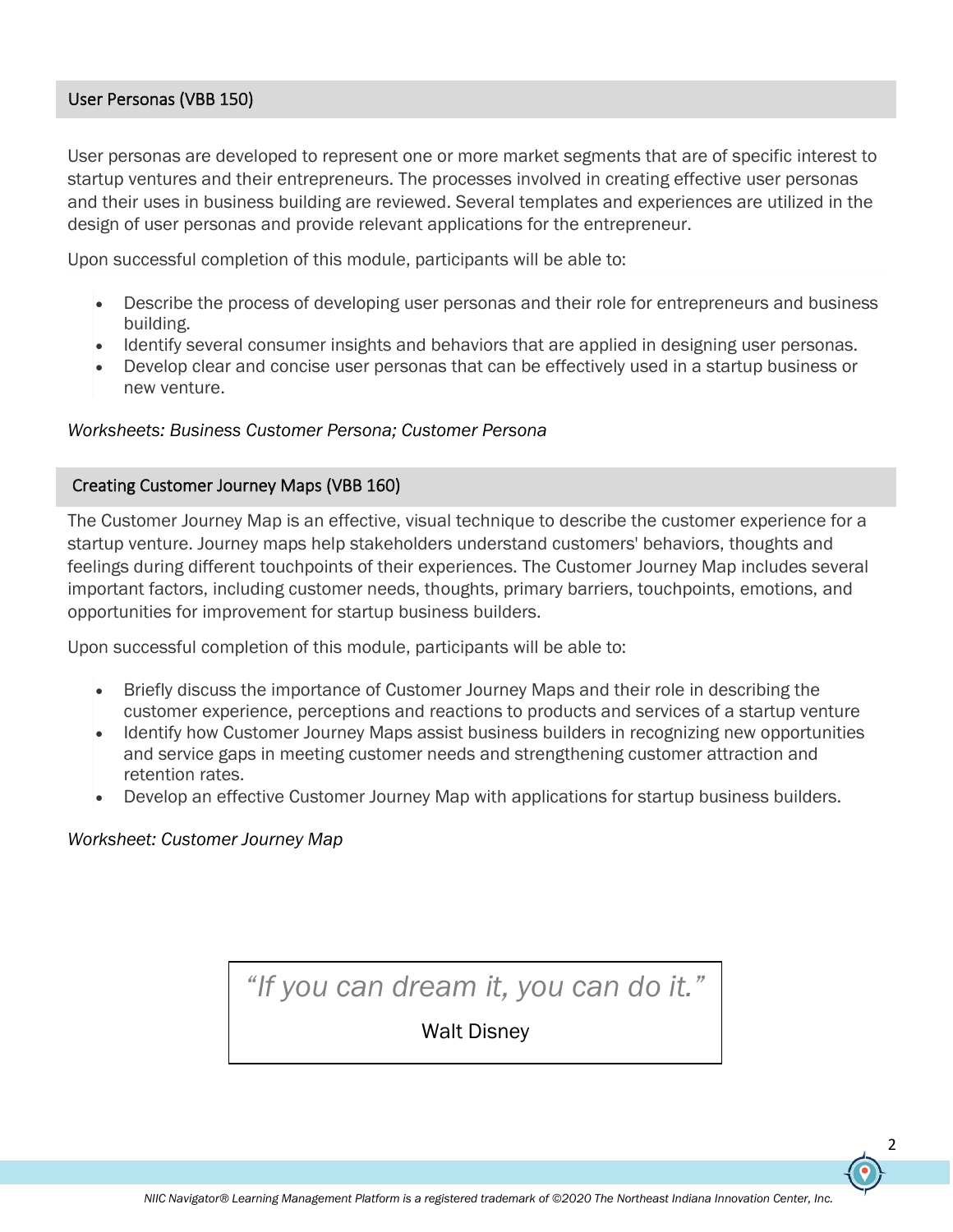## Path 2 – Business Model Execution

#### Required Course Modules

Problem – Solution Fit (VBB 200) Customer Validation (VBB 210) Minimum Viable Products (VBB 220) Building for Success (VBB 230)

#### Problem – Solution Fit (VBB 200)

The beginning phases for many business builders is to recognize that a problem exists and consider potential solutions. Solving the right problem is a key to success, as the entrepreneur must work to better understand problems and be better equipped to handle them. Applications of problem – solution practices focus on problem identification, problem validation, and the problem-solution fit.

Upon successful completion of this module, participants will be able to:

- Examine the role of problem identification and customer pain points.
- Review several marketplace experiences of problems identified and their solutions.
- Develop problem-solution applications as the basis of unique value propositions.

#### *Worksheets: Problem – Solution Fit; Problem – Solution Fit Canvas*

#### Customer Validation (VBB 210)

Business builders improve their startup ventures by completing customer validation of product and idea concepts. An overview of the role of customer validation and highlights of common methods used when interviewing customers are featured. Specific applications focus on how to complete effective validation interviews and several common mistakes to avoid during the process.

Upon successful completion of this module, participants will be able to:

- Discuss the importance of customer validation interviews and their role in creating a new business venture or product concept.
- Develop effective interview methods and key questions used during customer validation.
- Apply proven customer validation practices to a new business venture or product concept and provide a meaningful interpretation of the study results.

*Worksheets: Customer Validation Interviewing Plan; Validation Interview Questions*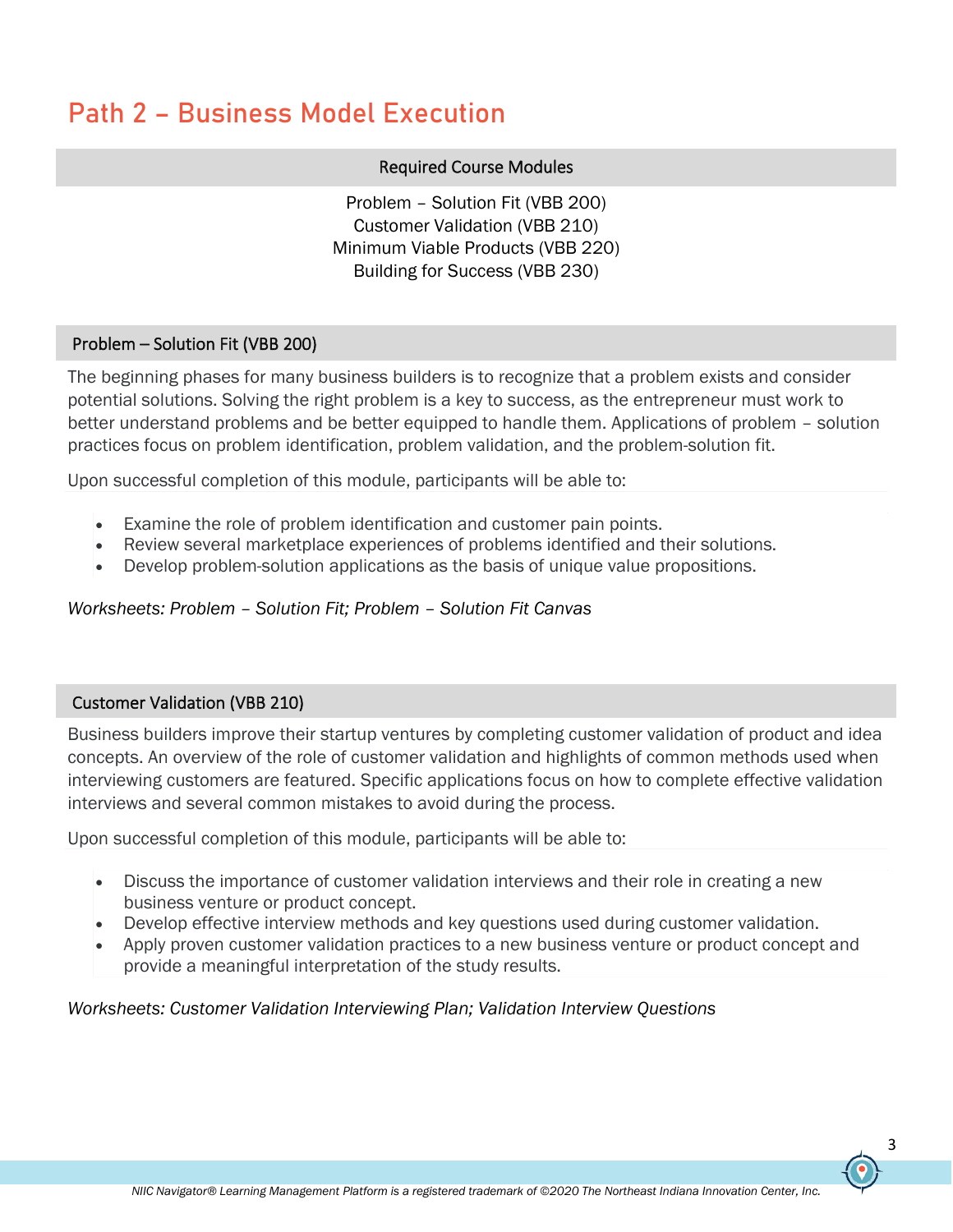### Minimum Viable Products (VBB 220)

Minimum viable products (MVP), or prototypes, are useful in obtaining initial reactions from potential customers regarding products and concepts. Thus, minimum viable products provide critical insights that lead to new ventures launching successful market offerings. Areas of focus and applications include best practices in the MVP process, common mistakes to avoid, and practical examples from several business sectors.

Upon successful completion of this module, participants will be able to:

- Identify and effectively use best practices in developing a reliable minimum viable product (MVP) process.
- Discuss the value of MVPs and their importance in reducing both the market risks and the resources required for product launch.
- Complete a reliable and efficient MVP plan to help determine customer reactions to a proposed prototype and its features.

### *Worksheet: Minimum Viable Products Plan*

### Building for Success (VBB 230)

Entrepreneurs need to create a well-developed strategy early in building a new venture. A well-known, one-page visual – the Lean Canvas – is a useful tool to quickly define a business model for an existing startup business idea. Key topics include the modern business startup process, vital strategic components, and Lean Canvas applications for startup business builders.

Upon successful completion of this module, participants will be able to:

- Understand the importance of the customer perspective in business model design.
- Identify and discuss key components of the Lean Canvas.
- Create an effective Lean Canvas model for a business startup.

*Worksheet: Building Success Lean Canvas*

*"If you do things without knowing how they have always been done, you're guaranteed to do them differently."*

Sara Blakely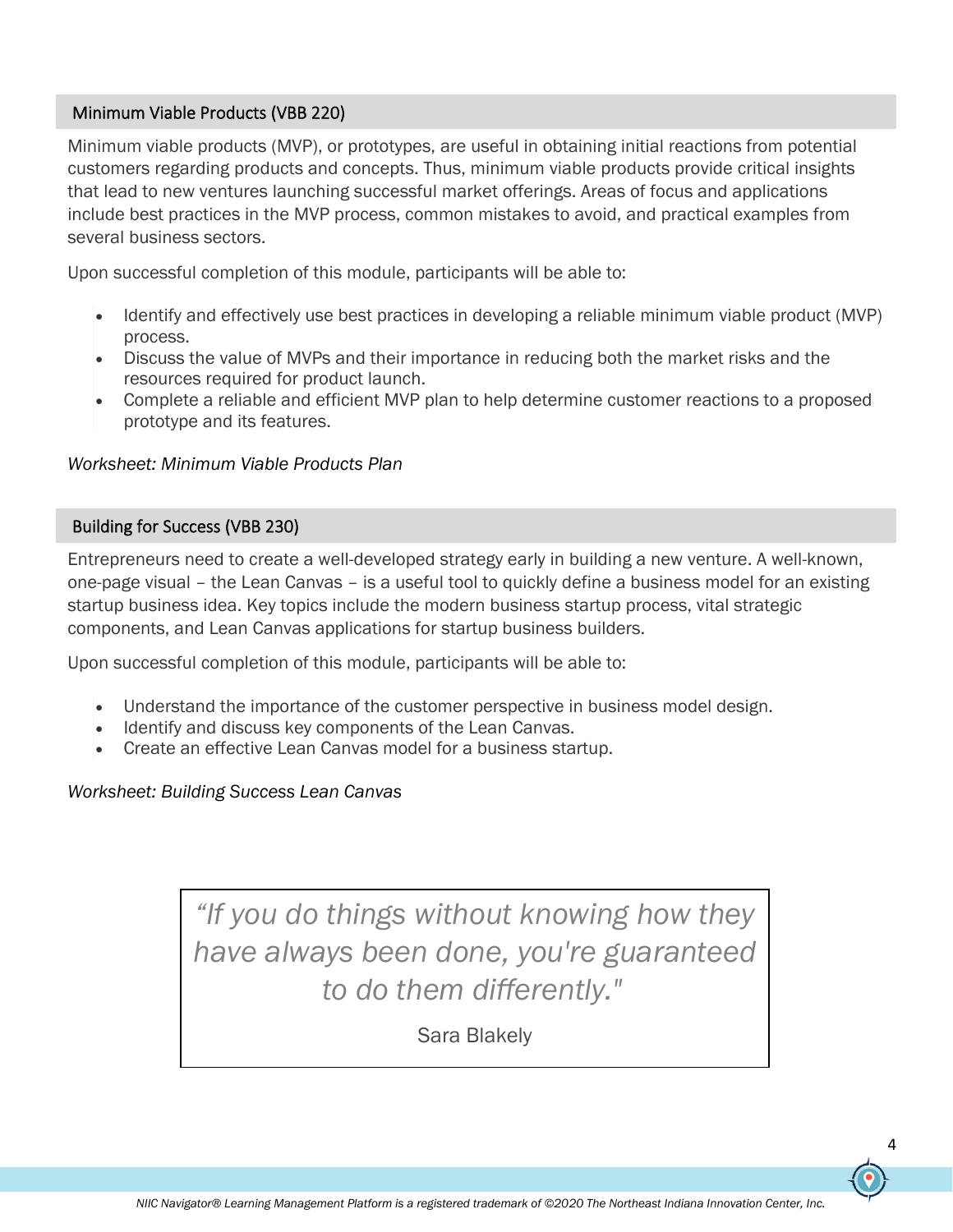## Path 3 – Financing the Venture

#### Required Course Modules

Next Steps (VBB 260) Finances – Bootstrapping (VBB 275) Finances – Angel Investors (VBB 280) New Venture Pitch (VBB 250)

#### Next Steps (VBB 260)

Startup ventures are complex and require a variety of business efforts for future growth and success. Several strategic initiatives that are vital to startup business ventures and sustainability are highlighted. Specific attention is given to primary functional areas of any new venture, including branding, business growth, efficient operations, marketing & sales, and mentors.

Upon successful completion of this module, participants will be able to:

- Discuss several important initiatives in the next stages of business development to the startup venture.
- Develop specific action plans to strengthen business venture performance.
- Apply proven business efforts to a specific business startup.

## *Worksheets: Brand Brainstorming; Ansoff Growth Matrix; One-Page Marketing Plan; Target Market Comparison; Mentor Checklist*

#### Finances - Bootstrapping (VBB 275)

A critical challenge that confronts most business builders is financing the new venture. Considerations for self-funding, or bootstrapping, a startup business are examined, including traditional practices for raising and leveraging financial resources. Creative ways to grow a new venture without outside investors are also identified.

Upon successful completion of this module, participants will be able to:

- 1. Increase your understanding of how to fund your idea or business.
- 2. Build your financial skills and literacy around key issues faced by entrepreneurs and business builders.
- 3. Provide your important information to assist you in having discussions with key outside advisers (bankers, lawyers, insurance agents, etc.)

*Worksheet: Fueling & Funding Venture Success*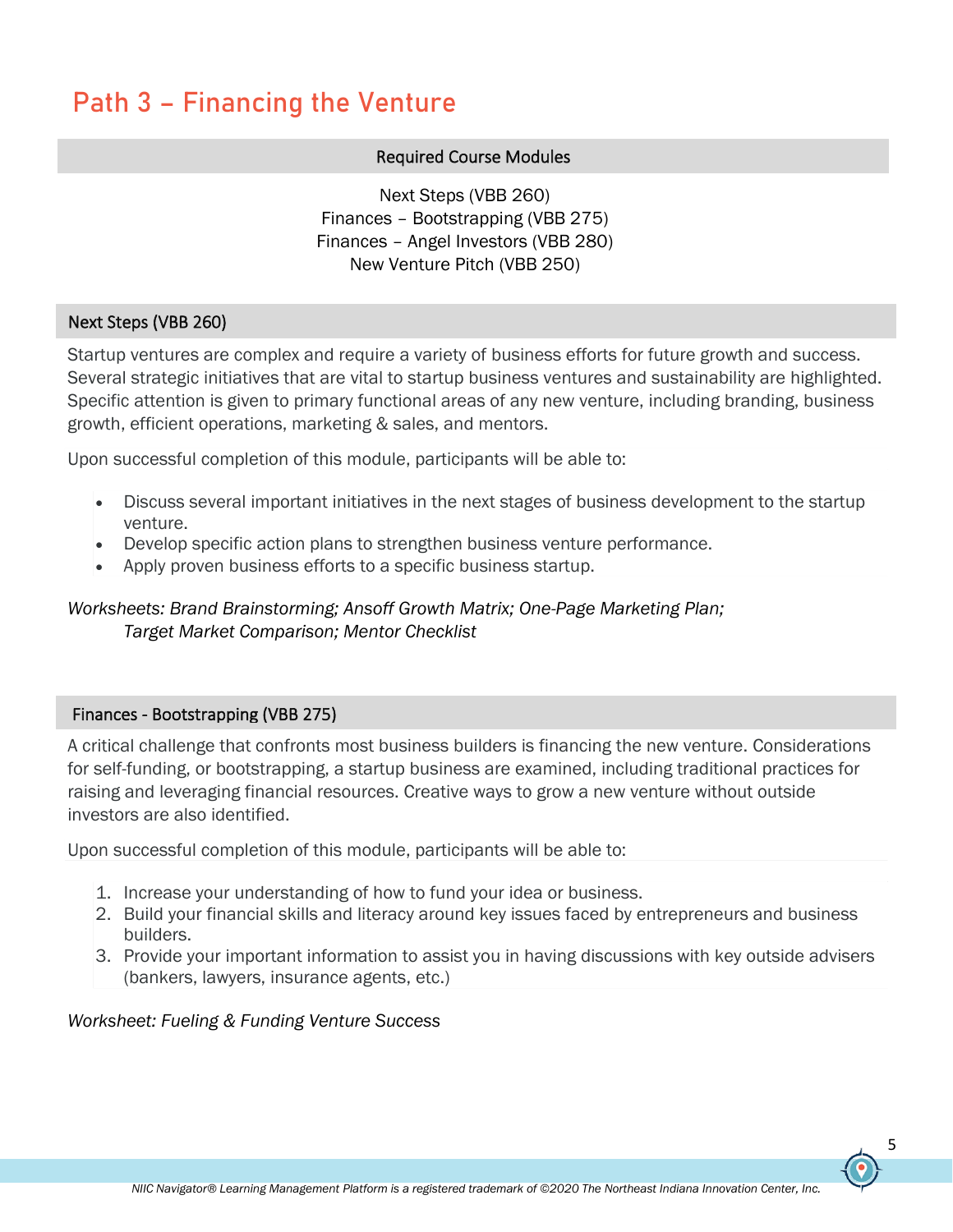#### Finances – Angel Investors (VBB 280)

Angel investors provide funding for new or small business ventures for startup or expansion. Important practices for business builders in working with angel investors are reviewed. Specific attention is given to angel investor criteria for startup ventures, intended uses of funding, determining the right angel investor fit and potential risks for the new venture.

Upon successful completion of this module, participants will be able to:

- 1. Discuss the role of an important funding source angel investors.
- 2. Describe the venture and founder characteristics important to angel investors.
- 3. Apply the critical success factors needed to successfully close an outside investment with angel investors.

#### *Worksheet: Angel Fundamentals*

#### New Venture Pitch (VBB 250)

Business builders find it necessary to pitch their startup venture to potential investors and others with financial interests. Best practices in creating a compelling pitch, pitch components, and common pitfalls to avoid in pitch presentations are reviewed. Applications emphasize the preparation and development of an effective pitch deck for new ventures.

Upon successful completion of this module, participants will be able to:

- Briefly describe the necessary elements of a successful new venture pitch.
- Identify several best practices and common mistakes business builders make in the design and presentation of a new venture pitch.
- Effectively design and deliver a new venture pitch that will engage potential investors and others interested in a startup firm.

## *Worksheets: Pitch Pad Self-Assessment; 10-Slide Pitch Deck Template; Startup Investor Pitch Deck; Rocket Pitch Rubric*

*"Failure is an option here. If things are not failing, you are not innovating enough."*

Elon Musk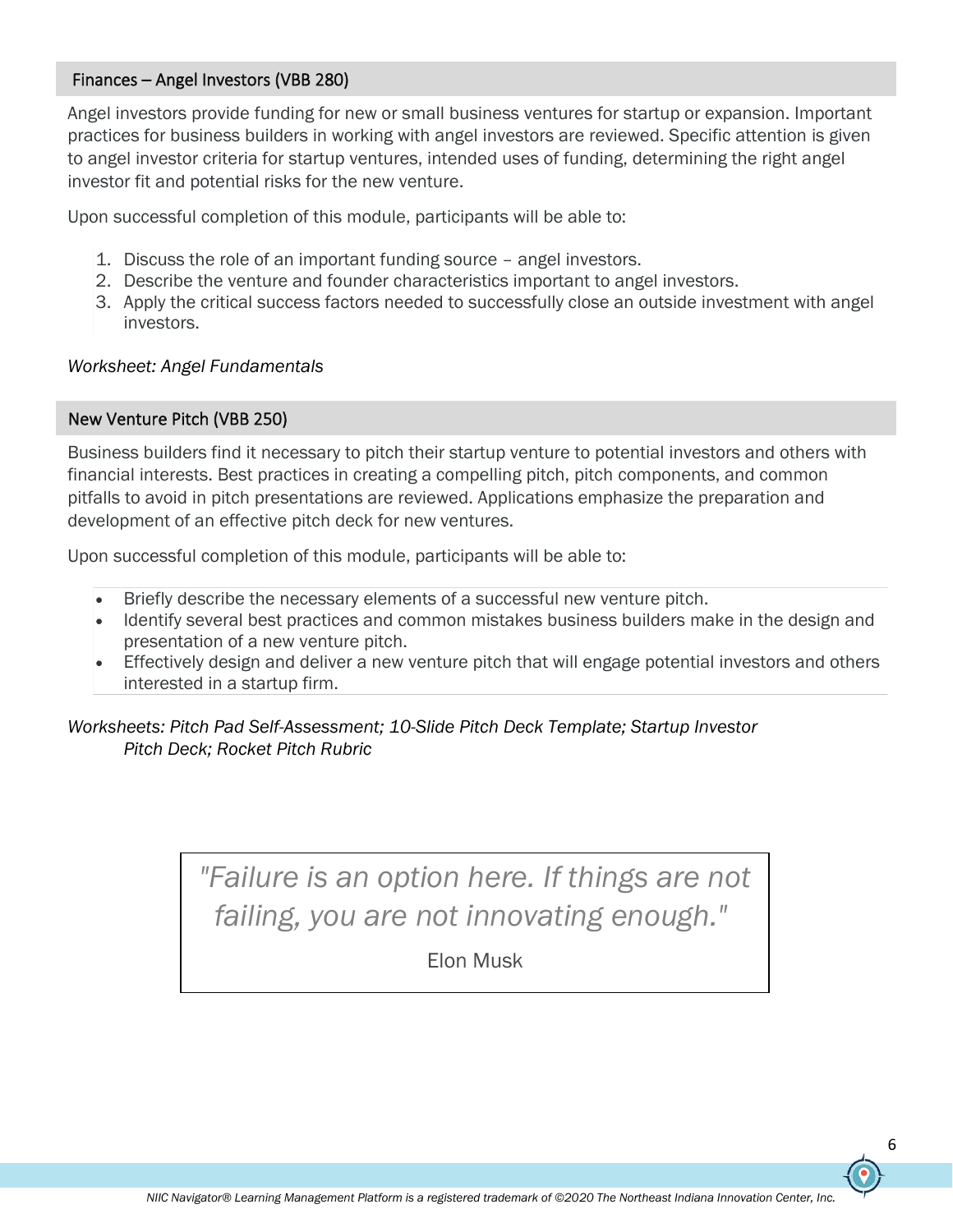## Elective Course Modules

#### Entrepreneurial Imagination Course Modules

Creativity & Innovation (VBB 170) Startup Myth Busting (VBB 180) Startup Success Stories (VBB 185) Business Building & Failure (VBB 110)

### Creativity & Innovation (VBB 170)

Creativity is an important aspect of new business ventures and contributes to future success and market differentiation. The role of creativity and methods for generating ideas for new business builders are highlighted. Several practical brainstorming techniques and applications are presented that help with idea generation for startup businesses.

Upon successful completion of this module, participants will be able to:

- Briefly discuss the importance of idea generation and business creativity for entrepreneurs and their startup ventures.
- Identify several characteristics associated with creating good ideas and common sources for boosting creativity for business builders in their efforts.
- Apply several effective creative and brainstorming methods to generate new ideas for a business venture or problem to be solved.

*Worksheets: Random Input; Role Playing; SCAMPER; Six Thinking Hats*

#### Startup Myth Busting (VBB 180)

There are several common myths associated with startup ventures and their entrepreneurs. Many apparent obstacles to new business builders and the meanings and perceptions behind the myths are identified. Several practical responses and applications are presented that help overcome the misperceptions and hurdles for the entrepreneur.

Upon successful completion of this module, participants will be able to:

- Briefly describe some of the most common myths associated with entrepreneurs and their startup ventures.
- Identify several business insights that are useful in overcoming obstacles and misperceptions of entrepreneurs and their efforts.
- Increase one's own awareness of the common challenges associated with entrepreneurism and identify hurdles that are most relevant personally and professionally.

## *Worksheet: Busting Startup Myths*